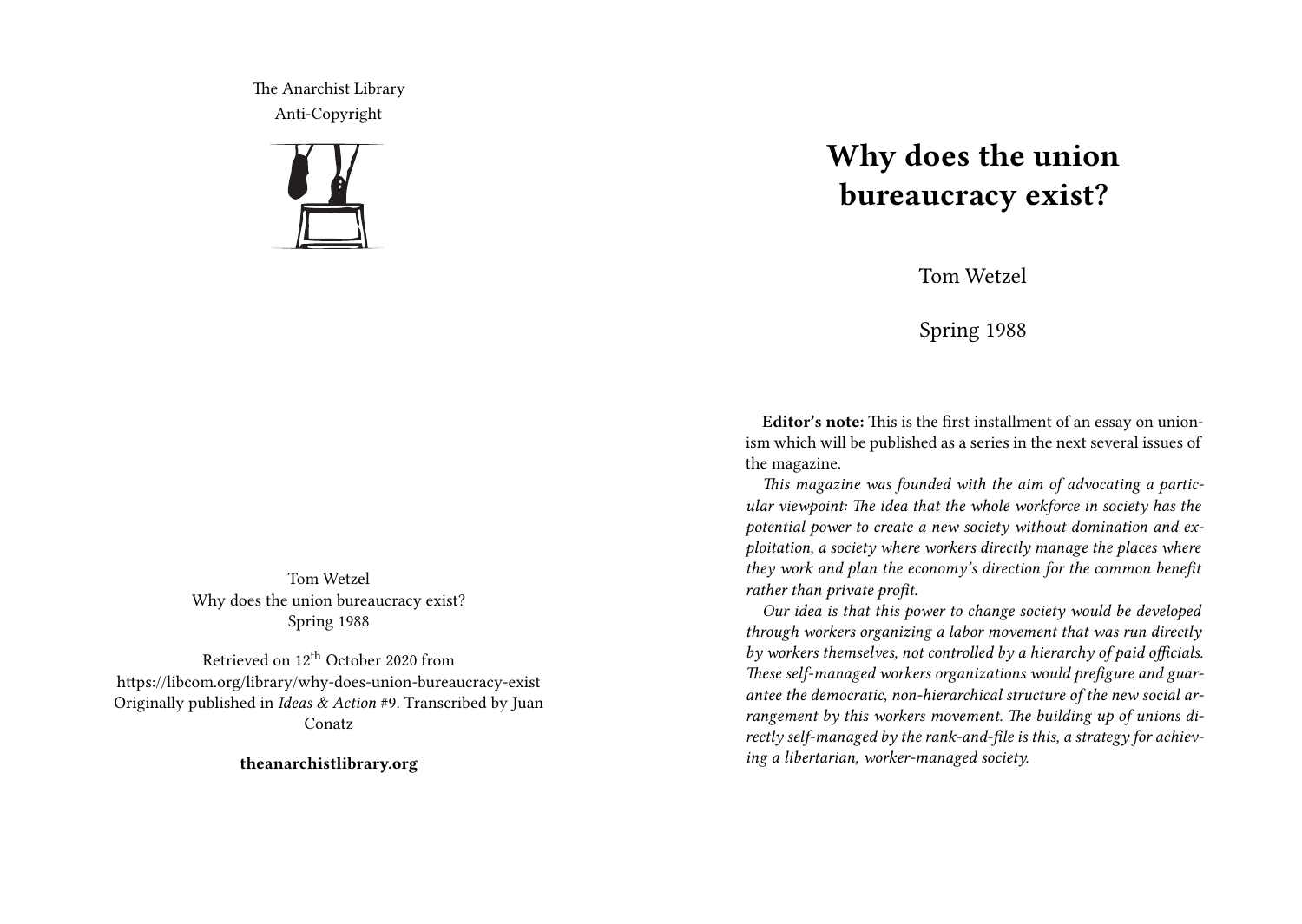*But this strategy immediately raises many questions. Can unionism be a force for fundamental social change in the direction of workers control? And what should be our stance towards the AFL-CIO-type unions? Can these unions be transformed? Is it inevitable that unions should become bureaucratic? In order to answer such questions, we need to consider why the labor movement is presently dominated by the top-down, conservative bureaucracies of the AFL-CIO-type.*

If we look back over the history of worker struggles, we find that unionism has not developed in a steady, continuous way. On the contrary, workers organization has tended to make major advances only during certain periods, periods characterized by more widespread worker participation and solidarity in conflicts with the employing class.

Such periods often see the rise of new types of organizations, and the sudden spread of new tactics and actions. The city-wide general strikes of 1934, the sudden growth of new unions in the mid '30s, and the quick spread of the sitdown strikes in 1937 attest to the wider and deeper solidarity that was being manifested by workers in that decade. The greater willingness of people to support each other in struggles, and the wider participation of workers, made for greater impact on society.

A united workforce has potential power only because nothing can be produced and distributed without our labor. But people are not going to count on this power in considering their options in society as long as it remains dormant. Ideas about changing society are more likely to make sense to people in a period when workers are building a movement that actually displays this power. As the working class becomes more united through collective struggle, this changes the sense of power people have.

It is only during a period when the working class begins to develop this sort of united movement that talk of social change in the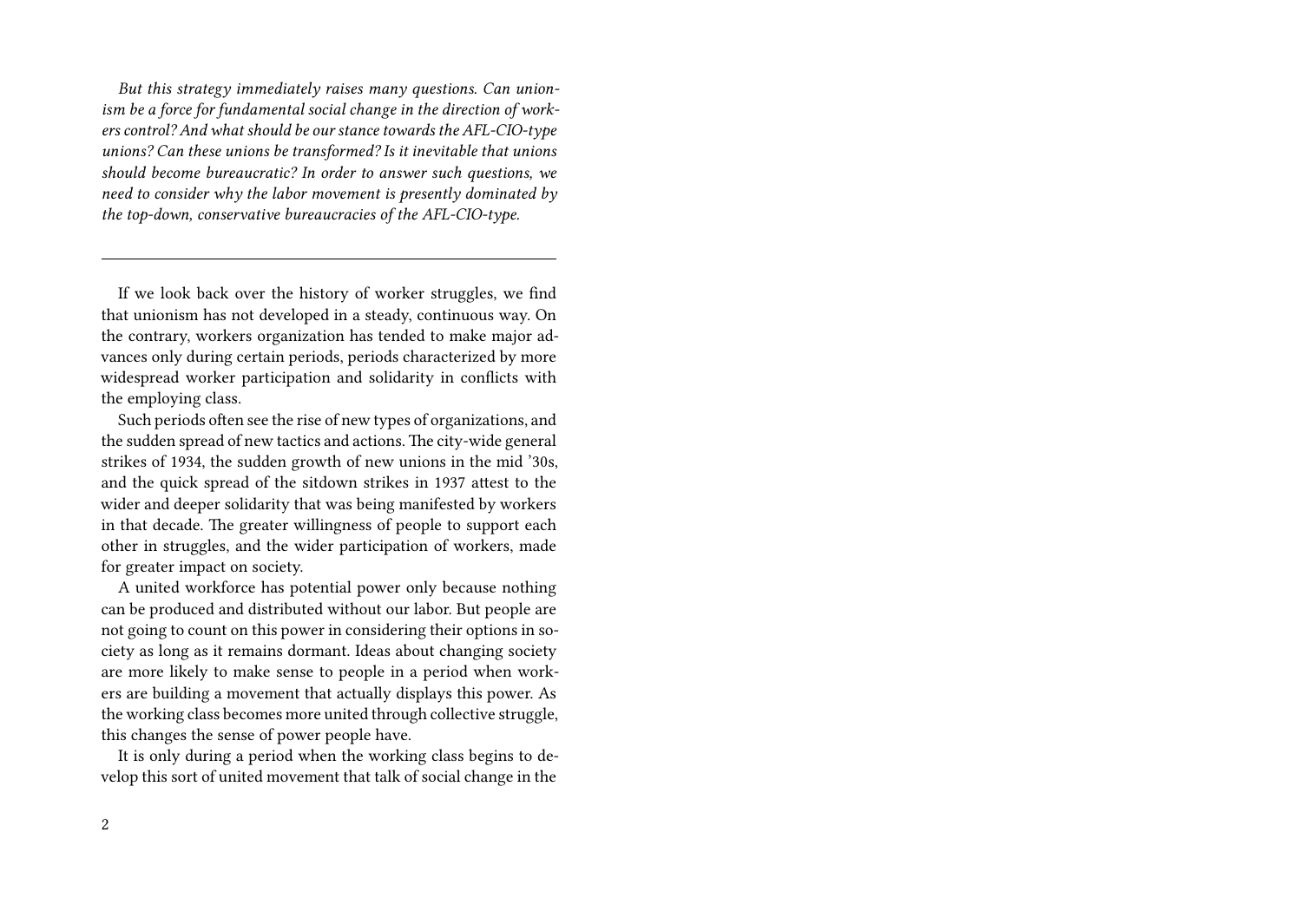*After* a new upsurge begins to emerge, and stirrings at the base show signs of building a new movement outside the control of the existing labor officialdom, we *are* likely to see some of the officials break away "to the left", at least in rhetoric. But in giving lip service to the new concerns of the rank-and-file, their aim will be to contain the new stirrings within the limits of what they think the employing class will accept. That's because a fundamental purpose of the officialdom is preserving their organization as an institution within capitalist society.

A good example of officials "moving to the left" in response to an upsurge of rank-and-file activism is the rise of the Congress of Industrial Organizations (CIO) in the mid-1930s. I will discuss the rise of the CIO, and the consolidation of bureaucratic unionism during World War II, in the next issue.

direction of workers management of the economy can make sense. For, it is only the working class *as a whole* that *could* replace capitalism with a society where workers are no longer exploited by bosses. Any group smaller than the whole working class is merely one special interest group and only has the power to fight for adjustments in its position within the system, not a complete change of system.

During such a period of heightened struggle, workers begin to act in ways that are revolutionary. The famous sit-down strike at General Motors' huge complex in Flint,Michiganin 1937 is an example. Even though many probably most of the participants in that sit-down did not consciously desire a revolution against capitalism yet the sit-down strike was, in itself, a revolutionary act. To seize possession of a General Motors factory, at a time when even the right to picket was not securely recognized in law in this country, was a revolutionary challenge to capital. And that's how the companies saw it at the time. Even though the workers didn't take over the factory to reorganize production for the common social benefit, it was a blow against employer's property rights

The sit-down strikes also tended to be organized directly by the workers themselves, not allowing outside control, not even by the United Auto Workers union hierarchy. Frank Marquart a participant in the early union struggles in the auto industry describes the way workers organized during the Detroit Dodge sitdown in April of '37:

Invariably when workers take over a plant or city (during a general strike) they set up committees. This was the first thing the sit-downers did in the Dodge plant. A plant protection committee was delegated to see that no damage was done to company property. A member of that committee told me, y protecting the machines, we were protecting our jobs…Clean-up squads and scrub gangs have the plant a new look. As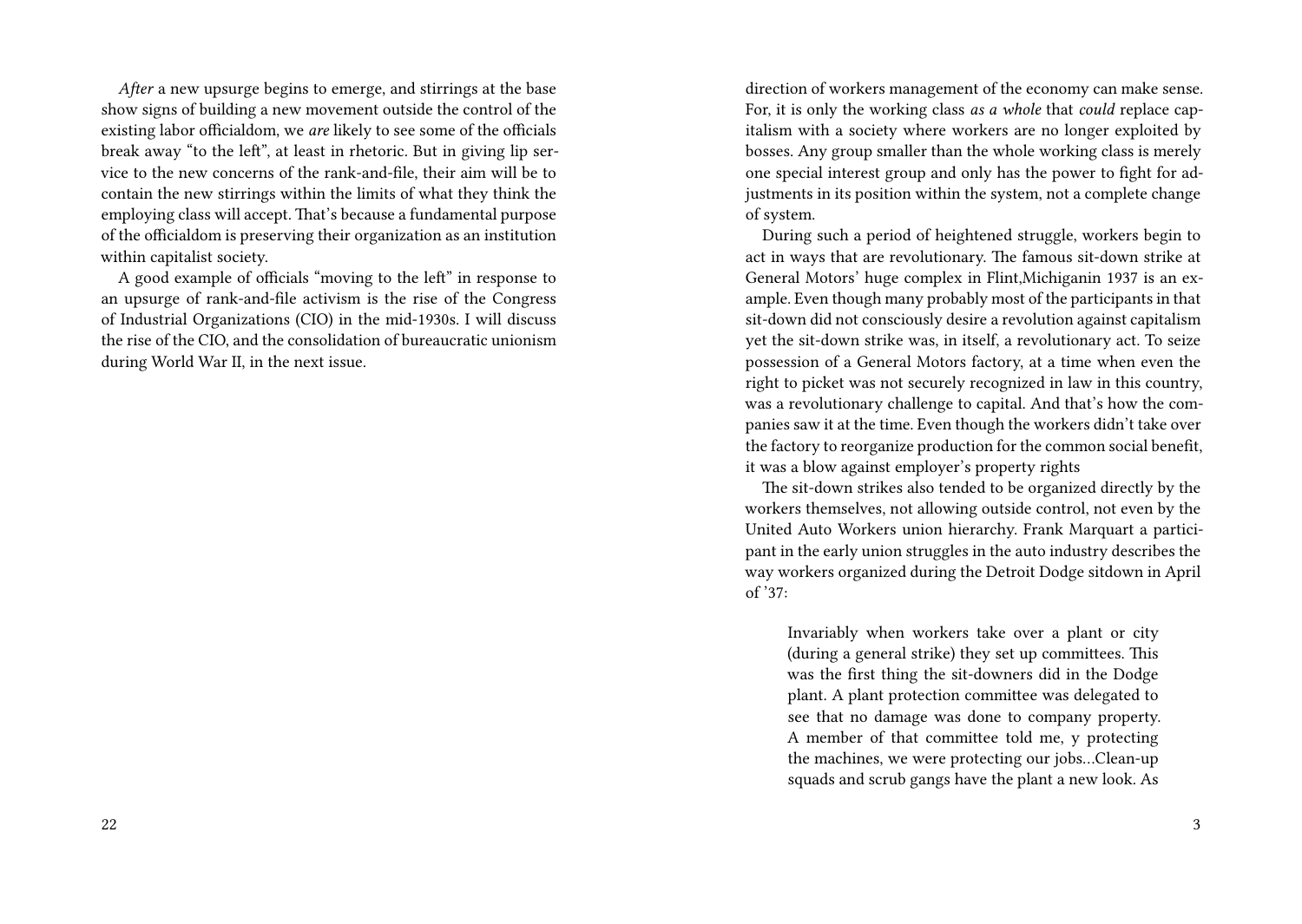one striker put it: He had to clean the windows so we could see outside; they were so thick with grime that workers could not tell whether they were working the day or night shift. Food was brought to the plant by a caterer and a food committee supervised the mealtime arrangements. An investigating committee lost no time checking company records for espionage data…Other committees handled recreation, education, entertainment, and publicity. The Dodge sit-down strike, like other sit-down strikes in those days, became a model of workers' control not control of production, but control of the plant. (An Auto Workers' Journal, p. 78)

In taking over control of the plant, controlling the sitdown directly, and creating their own organization, the workers' action points to the possibility of workers self-management of the economy. Some participants in the sit-downs recognized this possibility:

When we took over the plants we set up a government, a government of committees; all our activities were planned by committees. If we had to, we could have operated the plant by committees and made a better job of it than management does. Who gets out production when the plants operate? Who machines the parts and assembles the cars and works on the lines? The workers do all that. And if they can do it to make stockholders rich why can't they do it for themselves I mean why can't the working people run the factories and the mines and the farms and the offices for the benefit of all the people?<sup>1</sup>

bureaucracies, just as a Health Maintenance Organization or other social service agency is. Their contractual relations with the employers provide workers with a kind of "job insurance", and the processing of grievances is rather like a claim filed with your health insurance company.

The unions "represent" workers, and they do provide, especially at the local union level, a channel for worker protests and concerns. At the same time, they are committed to containing worker protest within the limits of the prevailing contractual and legal relationships with the employing class.

Their dual function reflects the fact that the legal, contractual relations with the bosses are a trade-off: Workers get certain concessions from management but workers are required to also make concessions and the unions are expected to make sure that the rankand-file keep their part of the bargain.

In the process, the unions are turned into enforcers of "industrial discipline." If workers become fed up with ineffective grievance machinery or bureaucratic union inertia and begin to take direct action together, such as a wildcat strike or some other "unauthorized" action, the union officials may very well try to crush it.

The low level of worker participation in struggles during "normal" times makes it easier for the bureaucratic unions to function as the channel for workers' protest. During a time of labor upsurge, on the other hand, when rank-and-file participation becomes more widespread and workers begin to reach out across divisions, new organizations tend to emerge outside the framework of the older union structures which have become bureaucratized. That happens precisely because the top-down structures of such unions have made them unsuited to carrying the struggle beyond the "normal" channels of institutionalized dealings between unions and management. The creation of new organization thus becomes necessary as workers move to take over more direct control of their struggles with the employing class.

<sup>&</sup>lt;sup>1</sup> Footnote: A participant in the Flint sit-down, quoted by Marquart in An Auto Worker's Journal, p. 143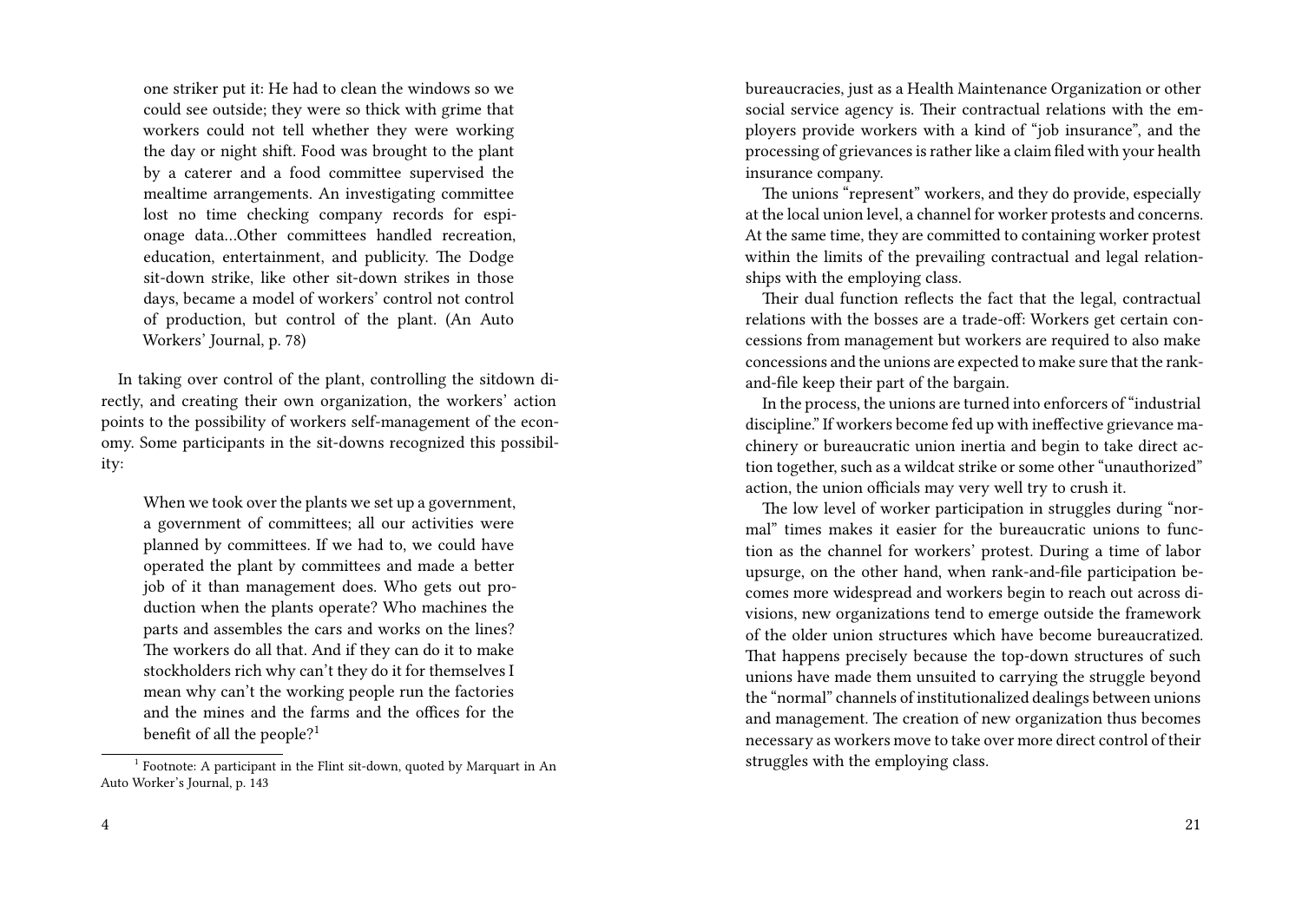The bureaucratic nature of such parties can be seen if we consider that it would be even more difficult for working people to control elected representatives (and other labor party leaders) than it is to control the bureaucratic unions.

People vote only every several years. Voters only determine who gets to hold office, not what legislation should be passed, or what the party will actually do. There are not mass meetings of working people in the various districts between elections that the representatives must answer to. Political parties do not provide a framework for the direct participation of the mass of society's workforce, which unionism can do, at least at the high points of struggle. Direct participation in the actual activities of the labor political party is always limited to a small minority of people.

On the other hand, even the bureaucratic unions are more genuine mass organizations than political parties. These is mass participation in activities such as strikes and mass meetings at which negotiating proposals are discussed and contract votes are conducted. Of course, the union bureaucracy tries to manipulate these events but they are mass events, nonetheless, and the union hierarchy is only one factor. Workers are often able to exert some direct control on what the bureaucracy can do: unacceptable contracts may be voted down, unauthorized on-the-job actions such as slowdowns may take place, and so on. But rank and file workers have no such avenues for exerting day-to-day pressures on labor political parties.

## **Two Sides to Bureaucratic Unionism**

The term "union" originated because workers took action "in union" with each other in opposition to the discontents of work subject to boss power and exploitation. But today the unions are not merely associations of workers that rely on the willingness of workers to support each other in day-to-day dealings with employers.

Rather, the AFL-CIO-type "international" unions today are more like a social service agency controlled at the top by professional

But in saying that American workers were acting in revolutionary ways in the '30s, I am not saying that the workforce was about to overthrow capitalism or prepared for a complete change of system.

A workers revolution is an historical period of longer or shorter duration during which working people develop their power through collective action and solidarity and develop their cohesion, self-confidence and self-conscious aspirations towards replacing the bosses and creating their own system of workers management of the economy.

When people hear the word revolution often they think of guns and violent conflicts, and the downfall of governments. But that is not what I mean by workers revolution, which is a more deepseated process leading towards basic change in how society is organized. There may be violent conflicts during a workers revolution, if the bosses' system employs violent means to save its crumbling order. But that violence would indicate that a change has already been taking place in the action and consciousness of the working class. And it is this change in the working class  $-$  its increasing rejection of the bosses' system in practice — that is the real revolution.

A revolution in this sense does not develop all of a sudden. Long before the working class is ready for a head-on challenge to boss power, the tendency towards workers' control of their own lives and work, towards solidarity with each other in opposition to their exploitation by the employing class, begins to be expressed in acts that we can say are revolutionary We hope that these revolutionary tendencies can be developed into a movement, a revolutionary unionism that facilitates greater cohesion and self-confidence, the extension of the movement, and the clearer awareness of the possibilities of social change that are contained in worker solidarity. But it is not inevitable that these embryonic tendencies will develop fully and place social transformation on the immediate agenda.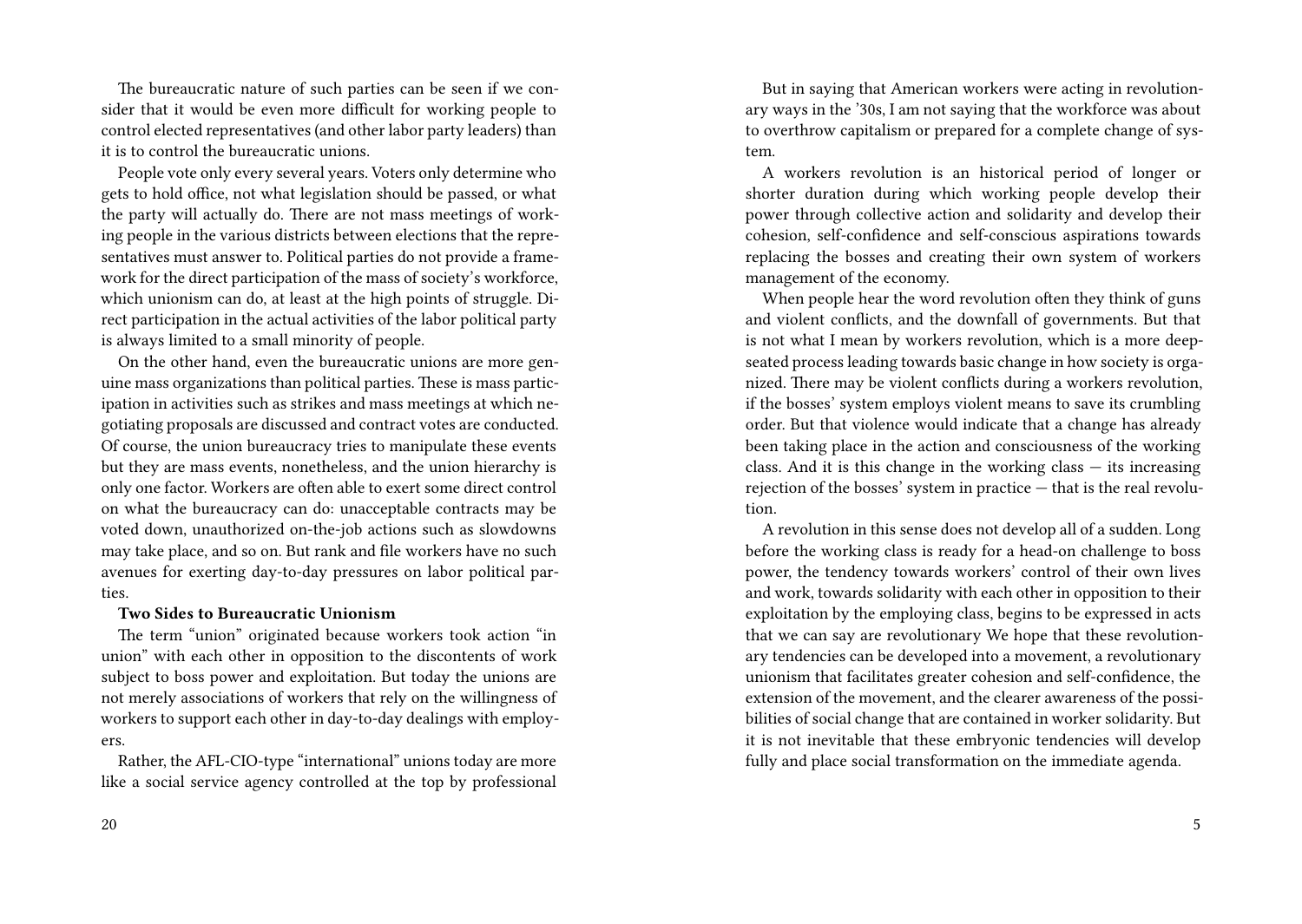The embryonic revolutionary tendencies in a period of more widespread struggle are bound to co-exist with tendencies that accept capitalism, tendencies to accommodate to boss power. This contradiction has its foundation in the life of workers under capitalism. On the one hand, there exists a fundamental conflict of interests between workers and those who profit off our labor, between those who have power in the economy and those who are subject to its dictates on a daily basis. This conflict of interests leads to workers resistance, to strikes, worker organization.

Yet, as long as capitalism is intact, we also must sell the employers on our capabilities; we must cooperate with the bosses to live. The extent to which most workers will be inclined to accommodate to the employers depends on workers' sense of the relative power that they and the bosses possess in the immediate situation.

There are thus two contradictory forces that shape worker consciousness: on the one hand, the desire for control over our own lives and the need for solidarity with fellow workers, and, on the other hand, the need to cooperate with the bosses' institutions in order to prosper within this society.

In working class consciousness these two forces are reflected in two contradictory conceptions of the world and of workers' place in it: One that affirms the right of the employers to manage and make profits, and one that puts workers' interests first and assert workers' control.

The various institutions that affect popular consciousness, such as the press and television, schools and colleges, tend to reflect the needs and interests of the business class. Newspapers and book publishers, TV stations, and so on are also businesses and this shapes the environment for ideas in those institutions. Even if no overt censorship takes place, the people who work in, and manage, newspapers, schools, training programs and so on want to prosper. And in the normal working of the system their opportunities depend upon accommodation to the interests of the employing class. Thus, the ideas that become dominant at a given time are

The State's existence as an institution of the bosses is shown by the various mechanisms that insulate the state from control by the working class – unelected Judges at the Federal level, huge unelected bureaucracies, absence of mass assemblies of the populace to control what government representatives do, no provisions for recall at the Federal level, long terms of office for top posts, etc. This becomes clearest during strikes, when court injunctions and police strike-breaking show which class the State is responsive to.

To channel worker discontent away from direct action in the workplaces to the legislative arena is thus to remove it from direct control by working people and relocate it where workers have less direct leverage. In a direct confrontation with supervision on the shopfloor, management is out-numbered by workers, and management is deprived of the cooperation from the workforce that is essential if the employer's operations are to continue. In the halls of Congress, state legislatures, courtrooms or Labor Board hearings, on the other hand, advocates of worker interests have no such numerical superiority or direct leverage.

There are various American leftists who look to the formation of a labor party as a way of advancing the struggle for social change. However, the European labor parties are – like the union bureaucracies – part of the bureaucratic residue left from past periods of upsurge in those countries. The mass labor parties in Europe emerged after intense periods of struggle in the  $19<sup>th</sup>$  and early  $20<sup>th</sup>$ centuries had heightened workers' sense of a conflict of interests with the bosses and thus led to the liberal business parties (the European equivalent of the Democratic Party in this country) losing credibility among working people.

Like the union bureaucracy, the functioning of the labor parties does not work towards change of the basic way society is organized but seeks organizational survival *within* the capitalist system. This accommodation to the system is not accidental but would tend to happen to any mass political party that pursues positions of responsibility in the bosses' state through the electoral arena.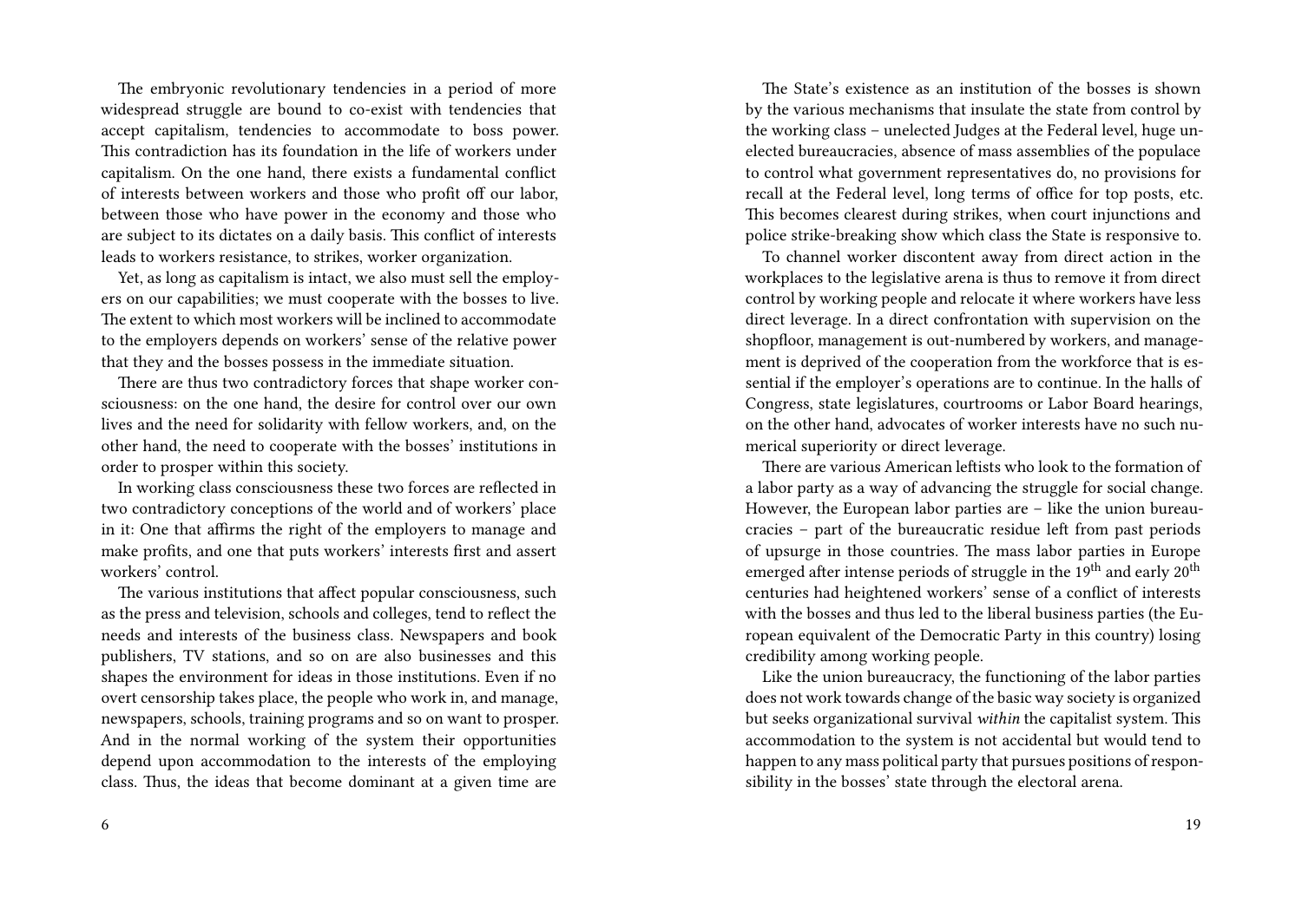officials of the AFL-CIO type unions have preferred a strategy of minimizing their losses by avoiding all out confrontations with the employers.

## **The Role of Electoral Politics**

The importance of electoral politics is that it functions as a *substitute for direct action*. In channeling worker protest into voting, the officials can appear to be pursuing workers' interests while avoiding the risks and disruptions of direct struggle. The bureaucracy does not have an identity of interests with the rank-and-file. On the one hand, the existence and stability of the union organization is threatened by arrogant and profit-hungry employers who are led to attack workers' wages and conditions in their competitive struggle to prosper in the marketplace.

Yet, on the other hand, mass membership involvement and direct action weakens the role of officials in the labor movement and leads to risky confrontations with the bosses and the government. Caught between these two forces, the union bureaucracy seeks a "neutral" outside agency that can control the employers, minimize the vicious effects of competition, and this protect worker interests within the system without the risky and "uncontrollable" results of mass worker activity. This is why the union bureaucracy tends to be attracted to a social-democratic ideology of state regulation of capitalism.

Yet, this ideology is unrealistic. The state is certainly not "neutral" in the struggle between classes. It can *appear* independent of the employers, however, because it is not directly controlled by any one particular employer or faction of the business class. Moreover, it has separate institutional identity and decision-making system (elections, legislatures, courts, etc.).

The independence of any particular employer reflects the fact that the function of the State is to synthesize the interests of all the bosses, and regulate the overall workings of the system in the interests of the business class as a whole.

normally those that have the best "fit" with the concerns and interests of the business class.

The power of the bosses' institutions, and the need for workers to accommodate to these institutions in normal times, means that in such times many workers tend not to challenge the dominant ideas of capitalist society: the companies' need for profit, the right of management to run the plants, patriotic support for the bosses' government, the advantages of "free" enterprise and so on.

Many of the participants in the sit-down strikes might have accepted these elements of the system in the abstract, if they had been queried in the privacy of their home by a journalist from the *Detroit Free Press* even though their action in seizing the plant contradicts the values of the system. A revolutionary conception is implicit in the workers' action, even if it has not yet been clearly worked out in their thinking. Antonio Gramsci characterized this sort of contradiction in these terms:

This conflict between thought and action, that is, the co-existence of two conceptions of the world, one affirmed in words and the other explaining itself in effective actions, is not always due to bad faith. Bad faith…is not a satisfactory explanation when the contrast shows itself in the life of large masses: then it cannot be other than the expression of more profound contradictions of an historical and social order. It means that a social group, which has its own conceptions of the world, even though embryonic (which shows itself in actions, and so only spasmodically, occasionally, that is, when such a group moves as an organic unity) has, as a result of intellectual subordination and submission, borrowed a conception which is not its own from another group, and this it affirms in words. And this borrowed conception it also believes it is following, because it does follow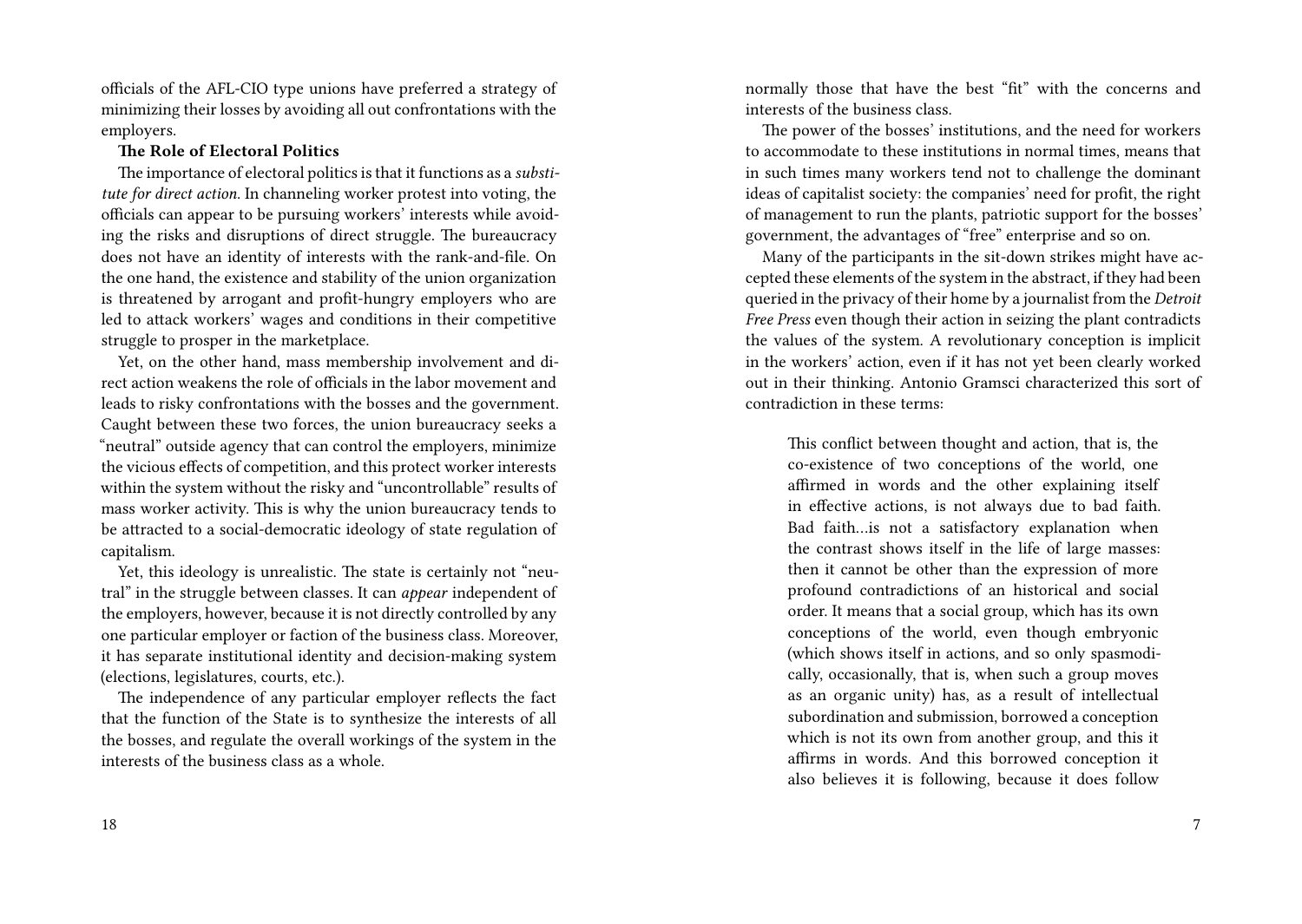it in normal times, when its conduct is not independent and autonomous but precisely subordinate and submissive. (The Modern Prince, p.61)

The heightened cohesion and broader solidarity of a period of upsurge gives working people the power to ake changes. But in many cases these high points of past struggle did not lead to a revolutionary climax, to workers actually challenging the employers for control of the society.

Workers may have felt that they did not have the power to pursue more far-reaching changes. If so, a more protracted struggle against the system will seem too risky and lose support among the workforce. As the employers respond to increased worker power with concessions, many workers become more willing to accept a compromise, to sign a contractual agreement. As gains are made higher wages, more respect from supervisors, and so on some workers may feel that they have achieved much of what they wanted and feel less motivated to pursue further struggle.

In addition to periods of upheaval, when the big surges in unionism have occurred, there have also been long periods when relative calm has returned to relations between the workforce and the employing class, such as the long period of growth, and increases in relative prosperity, during the '50s and '60s. Bureaucracy tends to dominate the labor movement during these normal periods. The lowered level of rank-and-file participation and solidarity shifts the balance of power to the advantage of the employers. The employers thus have more power to exact concessions from labor organizations. The pressures of maintaining and administering an ongoing contractual relationship with the employers in such an environment tends to encourage the development of top-down hierarchy in unions.

In making contractual compromises, the employers respond to the power that workers developed during high points of struggle. But the employers' concessions higher wages, restrictions on man-

dependence of labor, a limited criticism of capitalism, the questioning of a bit of that investment policies and the rights of communities, all these and more are positive directions from the social democratic wing of the union hierarchy. This shouldn't imply that the left should simply tail after social democracy and withhold criticism. Vacillation, talking tough with no action, sellouts on shopfloor issues, all these and more are well known problems when dealing with social democrats. But in today's conditions there is still good ground for a working relationship to help move labor in a left direction\*

[\*Jerry Harris, The Changing Face of Labor, pp. 24, 29. This pamphlet was published by the Federation of Revolutionary Socialists, the remnant of the Communist Party (Marxist-Leninist), a pro-China group.]

This viewpoint, however, fails to understand the nature of the union bureaucracy, and the role that electoral politics plays in the labor movement.

The official hierarchy that presides over the labor movement has become entrenched and divorced from the rank and file during the long periods of capitalist stability and lower levels of workers struggle. The prevailing setup of contractual and legal relations between bosses and workers represents the accumulated class compromises from earlier periods of struggle. The labor bureaucracy exists to administer this class compromise. These compromises may have represented gains for workers in the past. The problem is that they also imposed various limitations upon carrying the struggle further – no- strike clauses, injunctions against mass picketing, laws against sympathy action ("secondary boycotts"), and so on. In working to keep workers' actions within the limits of the prevailing contractual and legal relationships, the officials play an essentially conservative rule. Rather than mobilizing the rank and file for action,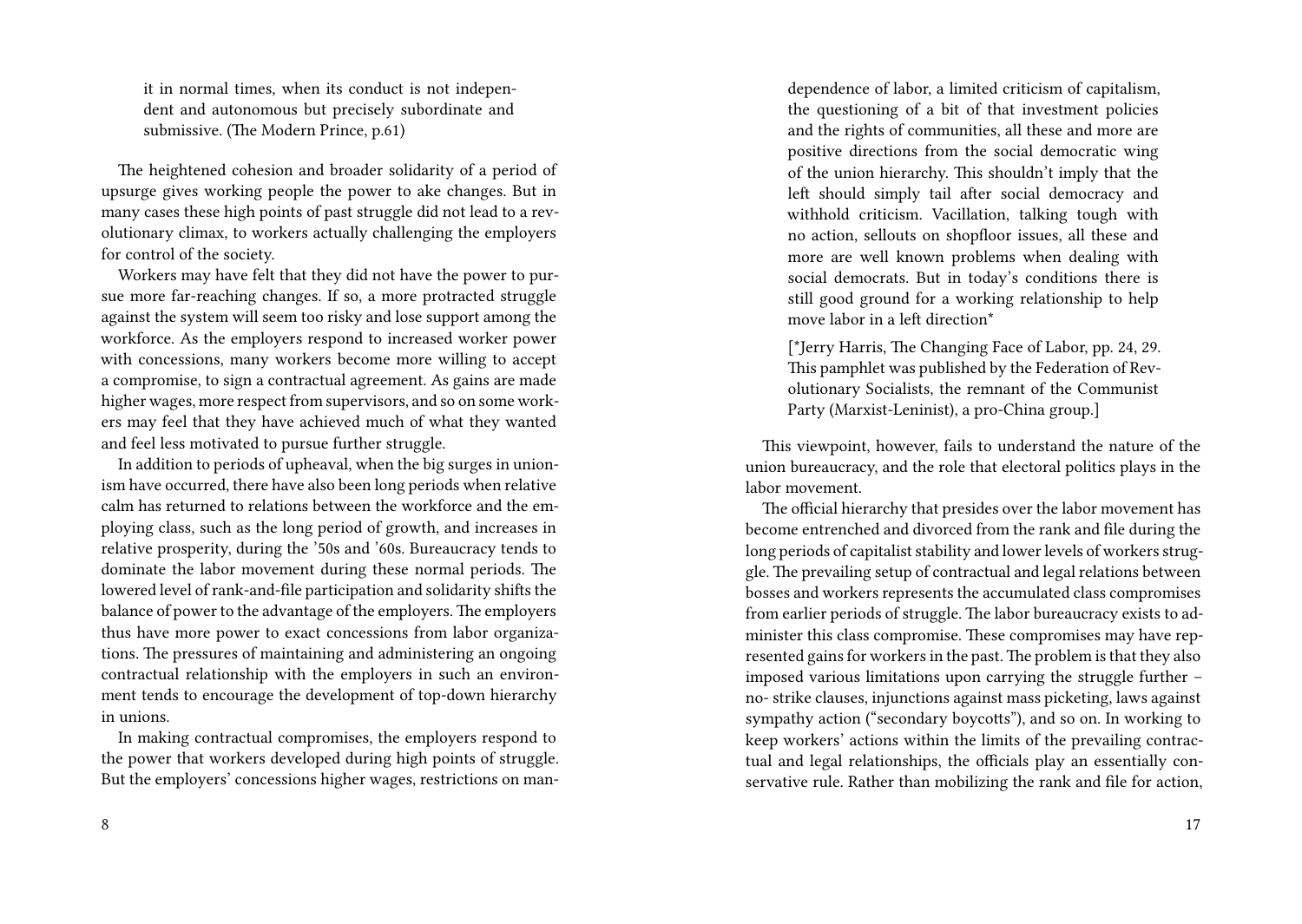A widespread employers offensive has picked up steam in the 70s and 80s and the unions have been under pressure for endless concessions. In their drive to cut down wages and conditions, and to break the unions if they get in the way, the employers' offensive threatens the very institutions that the labor bureaucracy depend on. When the leaders can't get concessions from the employers to market to the rank and file, this discredits the leadership in the eyes of the membership. The plant shutdowns, mass layoffs and union busting have drastically cut union membership, thus eroding the financial base of the bureaucrats operations.

The situation has lead a number of American leftists – from former Maoists to social democratic reformers – to take the position that we should support the "left wing" of the union bureaucracy – the leaders who talk more militant or leftist. The idea is that the employers offensive will force the union leaders to initiate a fight back, more radical criticism of the system, mobilize the masses of numbers, or at least facilitate this, in order to protect their own organizations. Though this motion of the bureaucrats may be limited it will provide an opening so the argument goes, for advocates of more fundamental change to provide the developing movement with a more radical vision.

Here is it typical statement of this viewpoint:

William Winpisinger, the most outspoken top labor official, is from the machinist union. Whether or not you're for Winpsinger's social democratic version of welfare state capitalism, when he gets on national TV and calls himself a socialist it's an eye opener for most workers …. While Winpsinger's "socialism" doesn't challenge capitalism, it does offer a broad program of social reformism, which goes beyond the narrow economic demands of business unionism ….

In today's labor movement this reformism plays a mainly a positive role. The question of the political in-

agement actions, etc. – are not without cost to the companies. Thus, capital will tend to agree to a compromise only if it can get concessions in return.

Moreover, the employers will be reluctant to enter into this contractual bargain if they are not confident that the union will carry out its side of the deal. The bosses will prefer to deal with an organization run by responsible officials who will compel membership to adhere to the contract.

The employers want labor peace in exchange for contractual compromises, and this has typically meant the requirement that the union avoid direct disruption of work in response to daily discontents and grievances. The result was no-strike clauses and various forms of mediation, grievance boards and such, which remove the grievance from the shop floor and place it in the hands of officials. It thus becomes less likely that a grievance will become a mass event to be dealt with directly and collectively by a group of people who work together. In the post-World War IIUSAa sharp distinction was thus developed between contract administration i.e. processing grievances and negotiation of new contracts, and the disruption of work was increasingly restricted to contract struggles, which occur at predictable times.

The daily conditions of work in a situation of being subject to management power and exploitation naturally leads to discontent and grievances which might provoke direct protest by the workers. If an organization were merely an association of workers on the job, and was not subject to external control, such an organization would tend to respond directly to the immediate concerns and moods of the workers. But an organization that is apt to unleash actions that disrupt production at any time is not a good candidate for a stable bargaining relationship with management and is likely to encounter intransigent opposition from the employers.

This does not mean that organizations run directly by the workers themselves could not be maintained. Bureaucratic control is not inevitable. But during normal times the low level of rank-and-file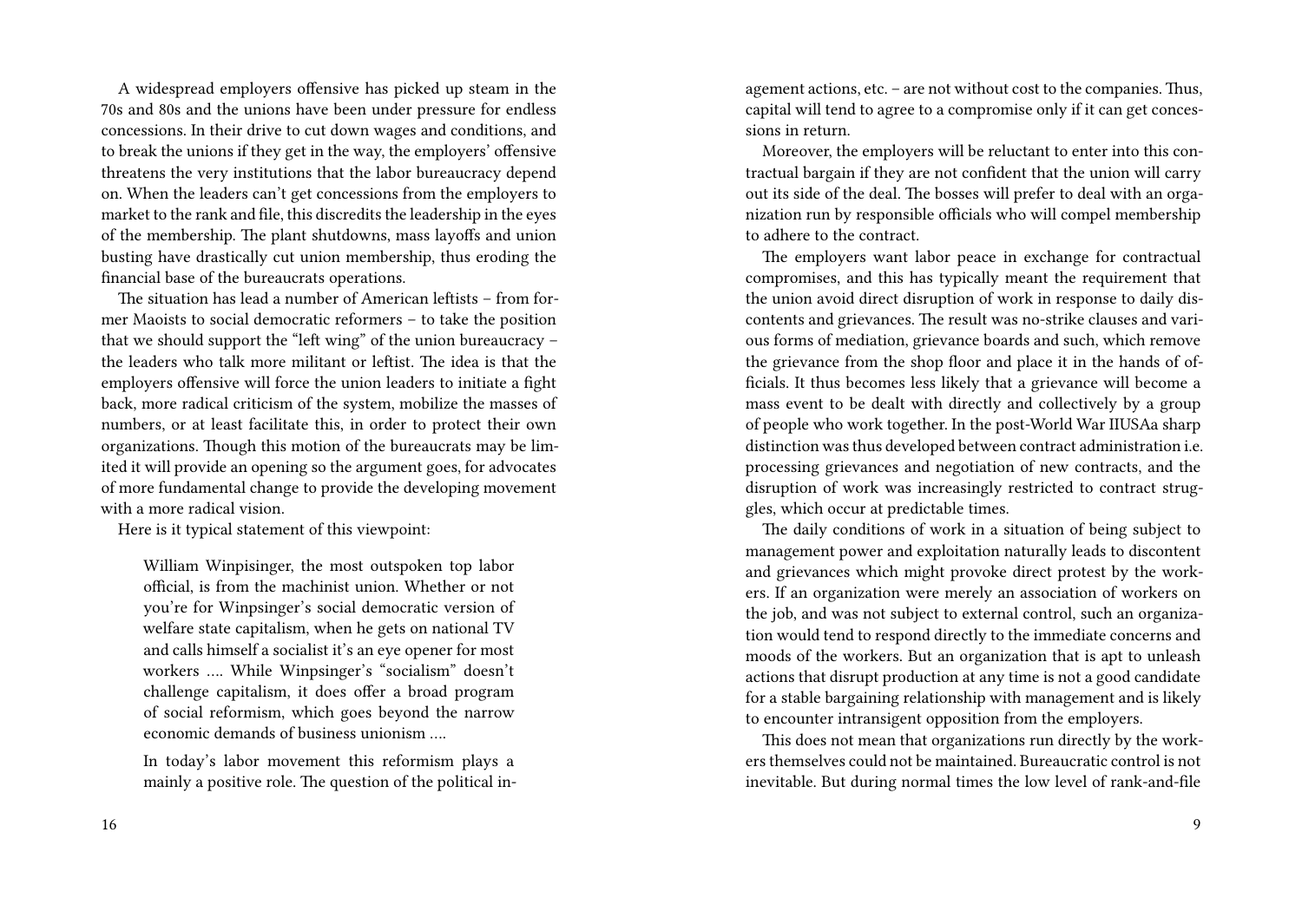participation, and the pressures of maintaining contractual relationships, tends to facilitate a larger role for officials.

When the mass of union members have little or no interest in participating in the process of discussion and decision-making, except perhaps during an occasional major strike or contract negotiation, rank-and-file control of those who hold responsible positions, and of the evolution of the union, becomes more difficult.

Organizations run directly by the workers themselves, however, are more likely to emerge and grow during periods of heightened struggle and broader solidarity. During such a period employers may have no choice but to accept such organizations even though they would prefer a top-down union with responsible officials who will work to direct worker discontent into elections to decide who runs the bosses' governmental machinery, bureaucratic grievance procedures and other channels that are less disruptive than direct action.

The greater power that working people have during periods of mass upsurge also tends to make ideas of radical change seem more relevant. Insofar as workers develop a more radical conception of the goals and methods of unionism, this will tend to sustain mass participation. If the struggle is linked with goals of far-reaching changes in one's life, this provides more of a motive for getting involved.

On the other hand, during "normal" times, when workers are more likely to expect only minor adjustments in the worker/employer relationship – a few cents an hour more, some restrictions on what supervisors can do, etc. – they will often conclude that they would rather devote their time and energy to things other than meetings and controversies that have such a small impact on their lives.

During "normal" times the lower level of worker participation and restricted scope of struggles places sharp limits on the leverage workers have in conflicts with the employing class. The pressures of maintaining a contractual compromise with the employers in

their own minds by confusing the interest of the organization with the interests of the workers.

In making concessions to management, and working to avoid worker direct action and militant confrontations with the bosses, the officials aim to avoid management reprisals. In protecting the existence of the organization, their rationalization is that this is also protecting the interests of the membership. Though a union organization is only a value to workers insofar as it could serve as a vehicle for their collective interests, the tendency of officials is to regard the organization as an end in itself, since their own special role and career depends upon.

But just because officials tend towards a policy of accommodation, this does not mean they will always be able to successfully enforce such a policy. To the extent that workers themselves are organized and act together "in union", to the extent traditions of local militancy and democratic participation have not eroded, the officials may be limited in their ability to sell out rank and file interests in order to maintain the safety of "their" organization.

C. Wright Mills once described the union bureaucracy as "managers of discontent". Instead of merely opposing worker protest, they aim to channel it away from disruptive direct action and into bureaucratic grievance procedures and electoral politics.

To be able to carry this out, they try to maintain the allegiance of the membership. They can do this most effectively when management is willing to make concessions.

## **Will the Bureaucrats "Move Left"?**

Employers have been more willing to grant concessions to labor during periods of rapid growth – such as the 50s and 60s – when high profits make it easier for employers to buy labor peace. But since the early 70s the economy has been stagnating. Many industries have been plagued by periods of too much production capacity around the world to keep profits from falling. This makes for tougher competition for restricted markets. Employers are, thus, prompted to take a tougher stance toward organized workers.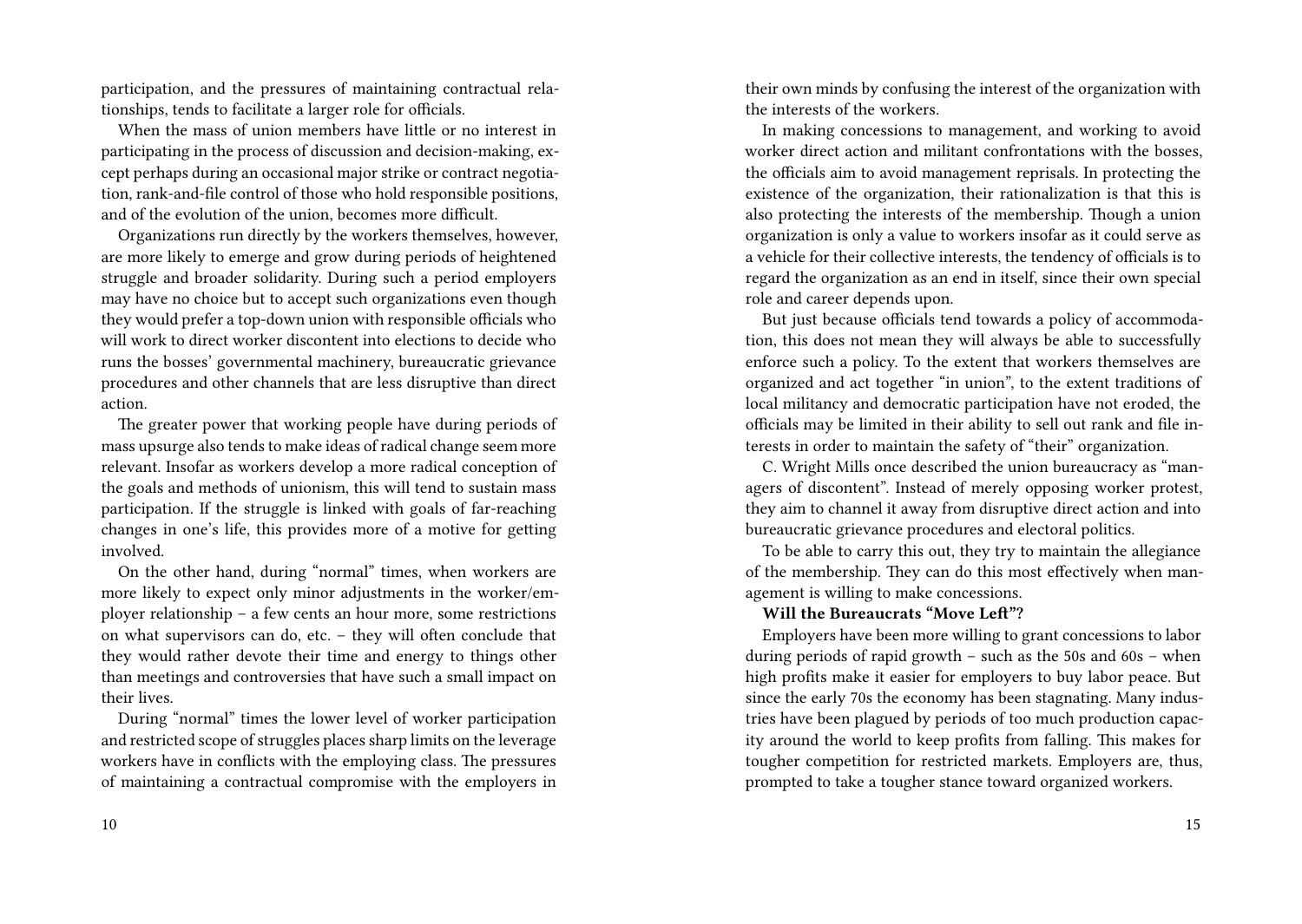instructions they immediately called a meeting and voted to recall him. Soon after this happened he was appointed to the UAW international staff as a representative.

X knew that if you wanted to "get ahead", he must never voice opposition to any UAW policy, no matter how much he personally disagreed with it… For such loyalty..., X was awarded a job on the international union staff. (An Auto Worker's Journal, pp. 107–108)

No matter what their particular ideology is, the officials who run the hierarchical unions will generally work to contain struggles within the framework of their on-going contractual relationship with the employers, and will work to avoid the outbreak of direct struggle. There are two reasons for this:

To avoid risks to the organization they are responsible for, the organization that provides the basis for their career and prestige.

To maintain their control or the labor movement. Direct action by workers lessens the role of the officials; if workers were to conduct struggles directly themselves, what need would there be for the officials?

For the same reasons, the officials will be antagonistic to independent organization and initiatives taken directly by the workers themselves. For, if workers are themselves organized on the job, this direct solidarity will better enable them to oppose management and initiate direct action, such as slowdowns or wildcat strikes. Such independent actions undermine the officials control over the labor movement and may lead to management reprisals that could be costly to the union organization.

To the extent that they can get away with it, officials will tend to protect the union by pursuing a policy designed to achieve acceptance in the eyes of the employers. This requires endless concessions to management. The officials will justify their actions in such a period tends to encourage the development of hierarchy in labor organizations. That's because the requirement of maintaining labor peace can be carried out most effectively when there are officials in a labor organization who are insulated from rank-and-file pressure.

If officials had to work under the same conditions as rank-andfile members of the union, if they could be removed at any time by members of the organization, if discontents and grievances were dealt with collectively and directly by people on the job, if negotiations with employers were controlled at all stages by meetings of the ranks, this would leave little room for effective action by officials to concoct or enforce unpopular deals.

To be able to make the sorts of agreements that the employers are prepared to grant, there will be a tendency for officials to work at increasing their own control and restricting rank-and-file control in the union.

#### **Separation from the rank-and-file**

In this country this had led to the development of full-time paid positions, longer terms of office, top offices that are not elected directly by the rank-and-file, removing grievance settlement from the shopfloor, clauses in constitutions that permit full-time officials to impose dictatorships (called "trusteeships") over rebellious local groups, requiring sanction of officials for solidarity actions, and even taking away the right to vote on contracts in some cases (for example, in the United Steelworker union).

The officials will tend to emphasize the importance of their own "special skills" as negotiators and representatives. The bureaucratic mentality develops out of the "special activities" of the officials, in their unique interests, which are not the same as those of the rankand-file. This becomes particularly pronounced when officials no longer work in the shop but take on full-time, paid positions.

Full-time officials no longer share the conditions of work of the membership. Conditions may exist that threaten the lives or health of people on the job, but such conditions will not have such imme